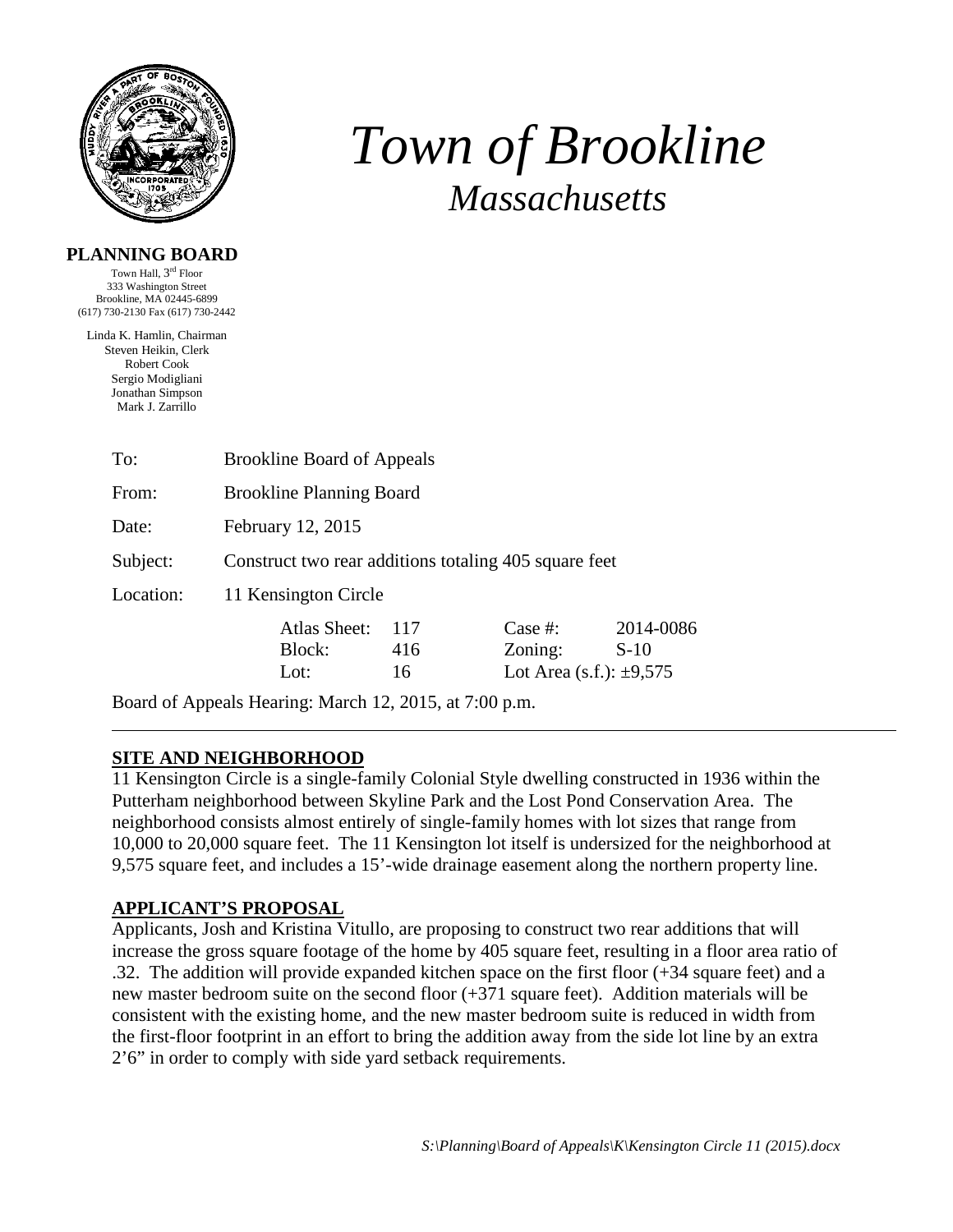### **FINDINGS Section 5.09.2.j** – Design Review **Section 5.22.3.b.1.b** – Floor Area Ratio

| <b>Dimensional Requirements</b> | <b>Allowed</b> | <b>Existing</b> | <b>Proposed</b> | <b>Relief</b>   |
|---------------------------------|----------------|-----------------|-----------------|-----------------|
| <b>Floor Area Ratio</b>         | .30            | .28             | .32             |                 |
| <b>Percentage of Allowable</b>  | 100%           | 91.7%           | 105.8%          | Special Permit* |
| <b>Gross Floor Area</b>         | 2,872 s.f.     | $2,634$ s.f.    | $3,039$ s.f.    |                 |

\* Under *Section 5.22.3.b.1.b*, the Board of Appeals may grant a special permit for an increase in floor area that is less than or equal to 20% of the permitted gross floor area.

### **Section 8.02.2** – Alteration or Extension

A special permit is required to alter a pre-existing non-conforming structure (side-yard setback).

### **PLANNING BOARD COMMENTS**

The Planning Board is not opposed to this proposal to construct two rear additions at 11 Kensington Circle. The first-floor kitchen expansion is minimal in size and is not immediately visible from both the street and abutting properties. The second-floor master bedroom addition clearly results in a more substantial structure that is located in close proximity to the side property line. The impact of this addition is mitigated by the fact that existing vegetation and fencing partially screen this portion of the property, and all new construction is set back 10'2" from the side lot line in question. Additionally, the abutting property that will be most impacted by proposed construction (5 Kensington Circle) slopes up from this shared property line.

Ultimately the proposal exceeds the allowable gross floor area by 167 square feet. This requested relief is minimal and the applicant has incorporated design strategies to reduce the impact of the second floor addition on abutters. The Planning Board does recommend more detailed landscaping plans that include all counterbalancing amenities.

### **Therefore, the Planning Board recommends approval of plans submitted by Oak Hill Architects, dated 5/28/2013, and the site plan submitted by Everett M. Brooks Co., dated 10/16/2014, subject to the following conditions:**

- 1. Prior to the issuance of a building permit, the applicant shall submit a final site plan, existing and proposed floor plans, and elevations, subject to the review and approval of the Assistant Director for Regulatory Planning.
- 2. Prior to the issuance of a building permit, the applicant shall submit a final landscaping plan indicating all counterbalancing amenities, subject to the review and approval of the Assistant Director for Regulatory Planning.
- 3. Prior to issuance of a building permit, the applicant shall submit to the Building Commissioner to ensure conformance to the Board of Appeals decision: 1) final floor plans and elevations, stamped and signed by a registered architect; 2) a final site plan,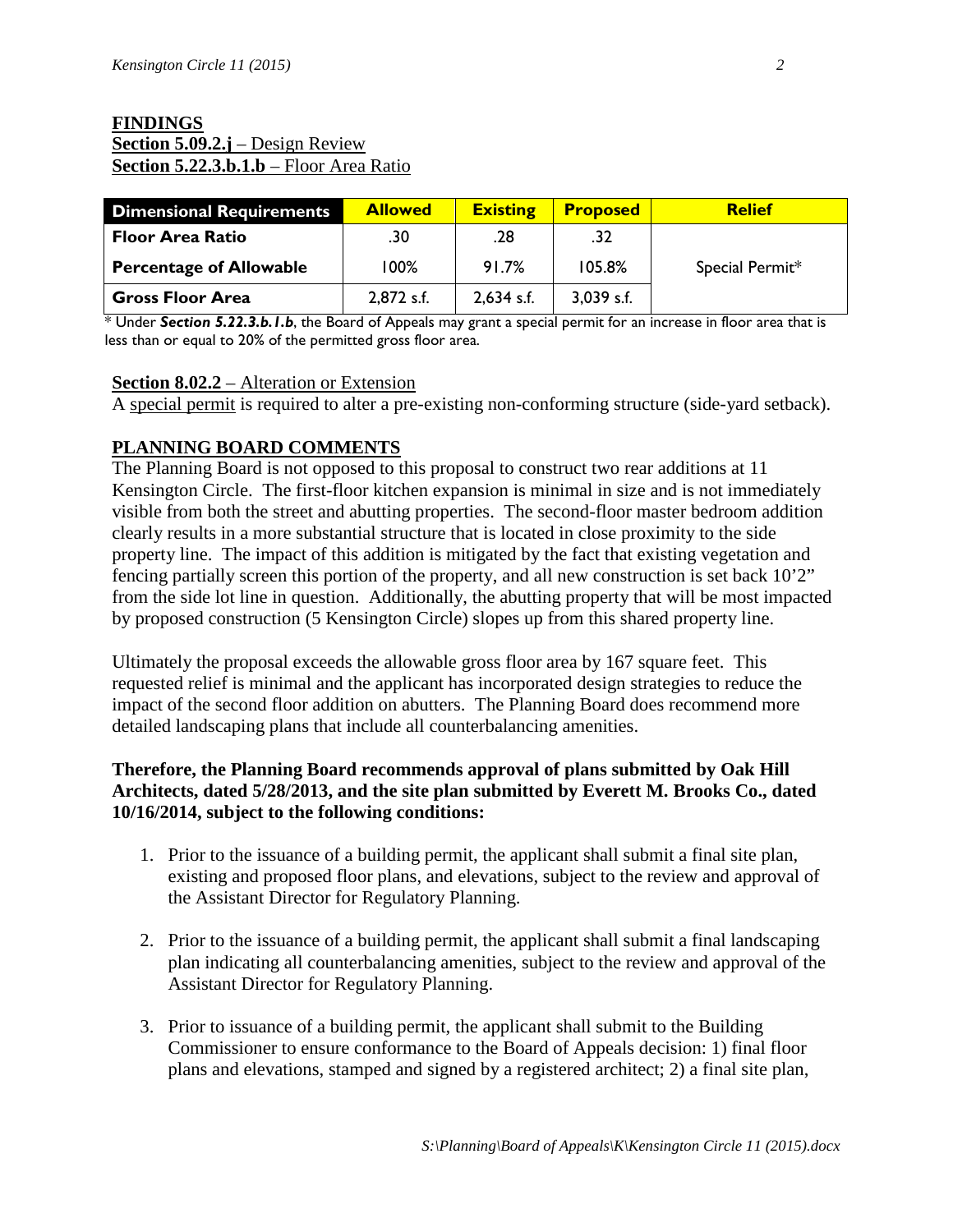*jr* **11 Kensington Circle**

stamped and signed by a registered engineer or land surveyor; and 3) evidence the Board of Appeals decision has been recorded at the Registry of Deeds.

*S:\Planning\Board of Appeals\K\Kensington Circle 11 (2015).docx*